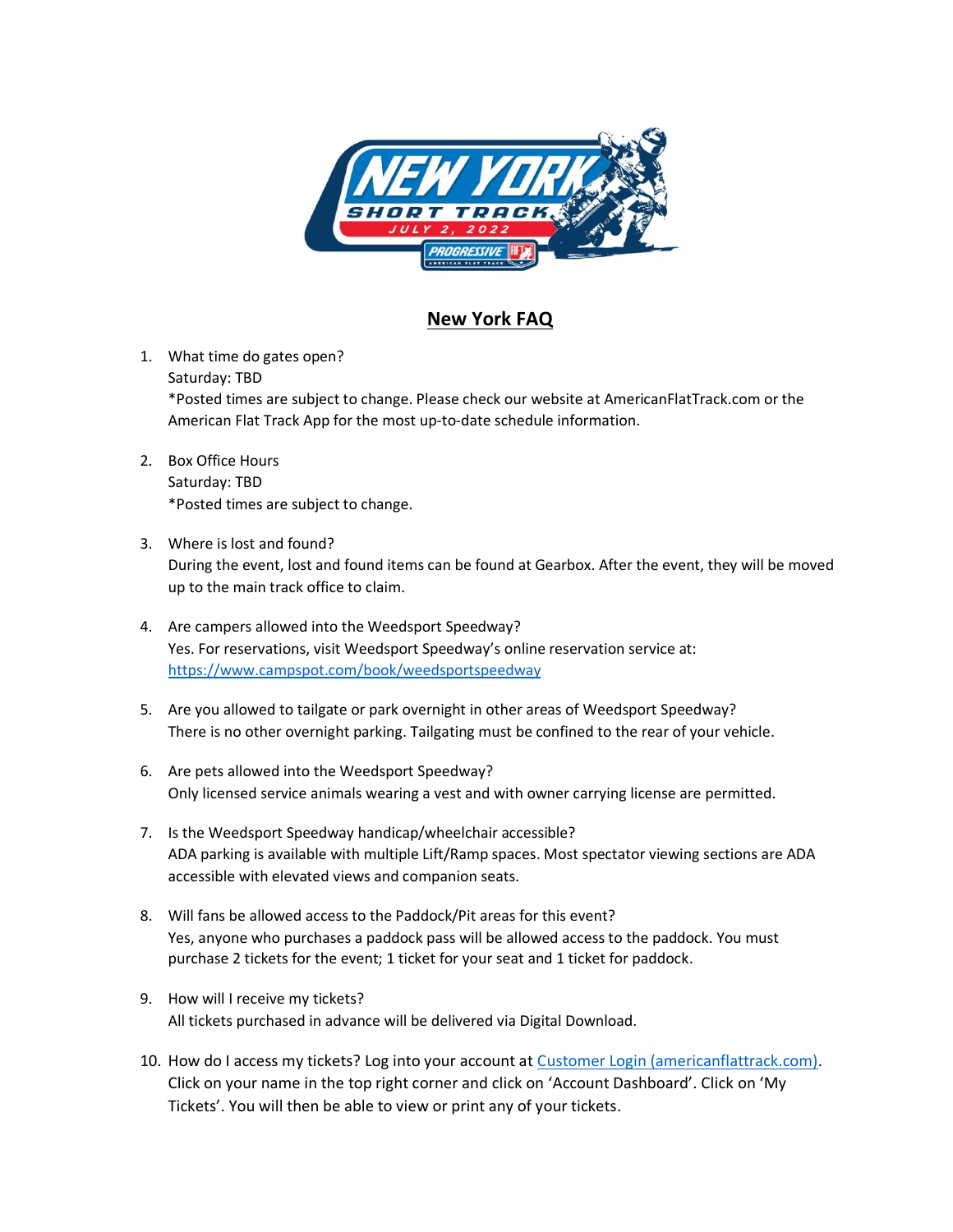## 11. Where is Will Call?

Located immediately on-site at Weedsport Speedway. DAY OF EVENT TICKET WILL-CALL ADDRESS: Weedsport Speedway 1 Speedway Drive Weedsport, NY 13166

12. Are Children 12 & Under free?

Yes, Children 12 and under are FREE in the REGULAR General Admission areas with a minimum purchase of one (1) PAID Adult Regular GA ticket. There is a fee to add on a paddock pass.

- 13. What else is there to do at the track during the race weekend? There will be an open-air fan vendor zone where fans can walk around and view different products, services and displays. Fans should also be sure to stop by the Official AFT Merchandise booth to grab the latest American Flat Track gear and event merchandise.
- 14. Do they race in the rain? No, race time is subject to change based on the weather.
- 15. What are the items that I can or cannot bring to Weedsport Speedway?

## PERMITTED ITEMS:

Clear Bags that are 14" x 14" x 6" or less in size (1 per person) Small Non-Clear Purses/Handbags that are 4.5"x 6.5" or less in size (1 per person) Small Soft Sided Coolers measuring 6" x 6" x 12" or less Sunscreen & Bug Spray (Non-Aerosol Cans only) Small Personal Blankets, no larger than 10' x 10' Small Personal Umbrellas Stadium seating cushions

PROHIBITED ITEMS:

Any type of weapon, knives, and/or firearms (No exceptions) Illegal Substances or items restricted by local, state, and federal laws Any type of non-clear bags exceeding 4.5" x 6.5" in size Fireworks, chains, glass Outside food or beverage (Non-alcoholic beverages that are not glass are permitted) Hard Coolers or Wheeled Coolers Grills or cooking equipment Selfie Sticks or Video/Recording Equipment Drones / UAVs Lawn Chairs, coolers, and oversized umbrellas

• All items brought through the gates are subject to inspection by security and event officials. We must ask that you respect and obey these rules as you spend time at Weedsport Speedway. Failure to do so could result in adjusting the location of your seating/site, or you (and/or your group) being required to leave the premises (no refunds).